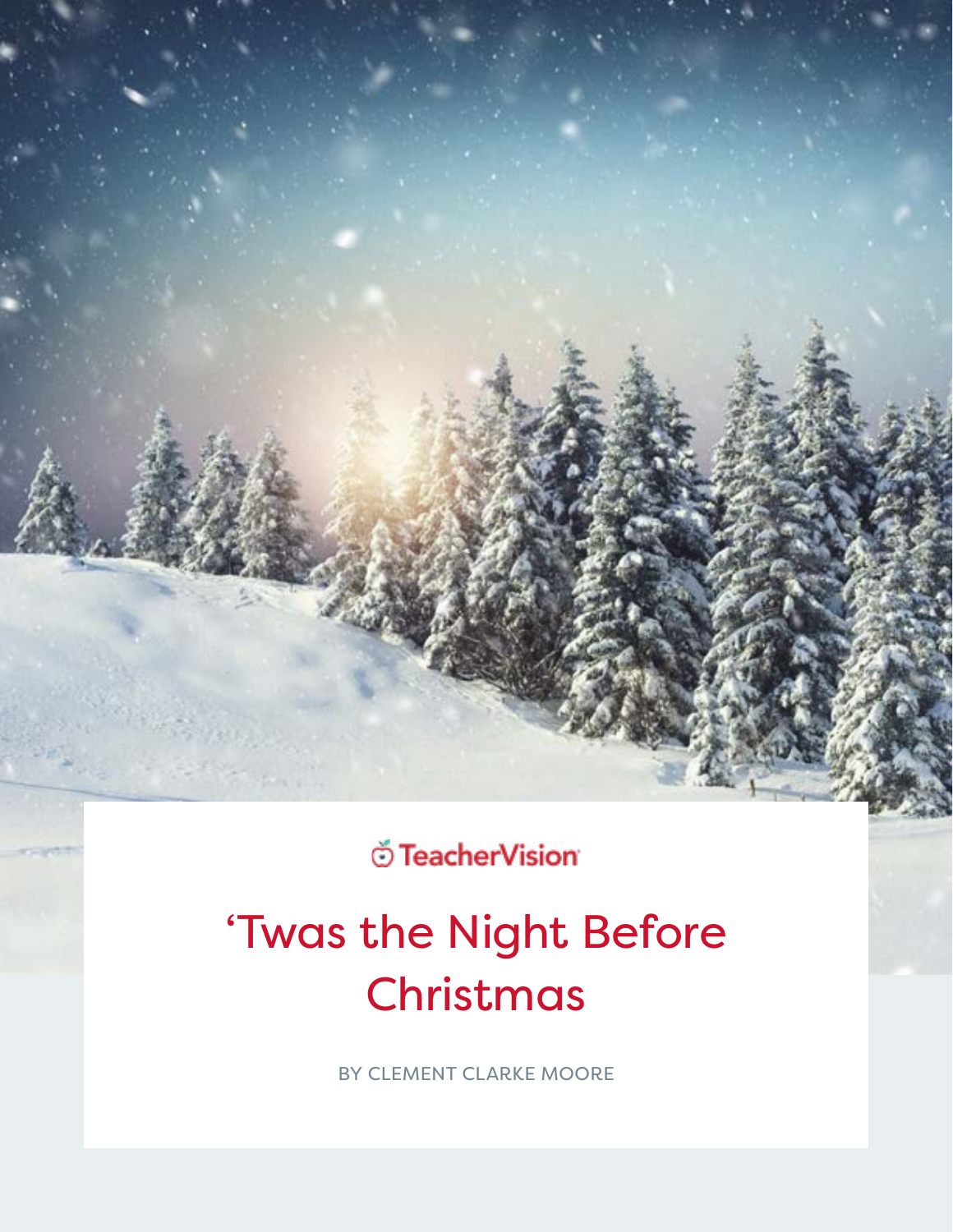## 'Twas the Night Before Christmas

### 'Twas the night before Christmas, when all through the house,

Not a creature was stirring, not even a mouse; The stockings were hung by the chimney with care, In hopes that St. Nicholas soon would be there;

The children were nestled all snug in their beds, While visions of sugar-plums danced in their heads; And mamma in her 'kerchief, and I in my cap, Had just settled down for a long winter's nap,

When out on the lawn there arose such a clatter. I sprang from the bed to see what was the matter. Away to the window I flew like a flash, Tore open the shutters and threw up the sash.

The moon on the breast of the new-fallen snow Gave the lustre of mid-day to objects below, When, what to my wondering eyes should appear, But a miniature sleigh, and eight tiny reindeer,

With a little old driver, so lively and quick, I knew in a moment it must be St. Nick. More rapid than eagles his coursers they came, And he whistled, and shouted, and called them by name;

"Now, DASHER! now, DANCER! now, PRANCER and VIXEN! On, COMET! on CUPID! on, DONDER and BLITZEN! To the top of the porch! to the top of the wall! Now dash away! dash away! dash away all!"

As dry leaves that before the wild hurricane fly, When they meet with an obstacle, mount to the sky, So up to the house-top the coursers they flew,

#### AUTHOR: CLEMENT CLARKE **MOORE**

A biblical scholar, he was professor of Asian and Greek literature at the Episcopal General Theological Seminary, erected in New York City on land that he had donated. He is remembered for the well-known poem A Visit from St. Nicholas, which begins  'Twas the night before Christmas it was first published anonymously in the Troy Sentinel in 1823.

Source: Infoplease.com

## ് TeacherVision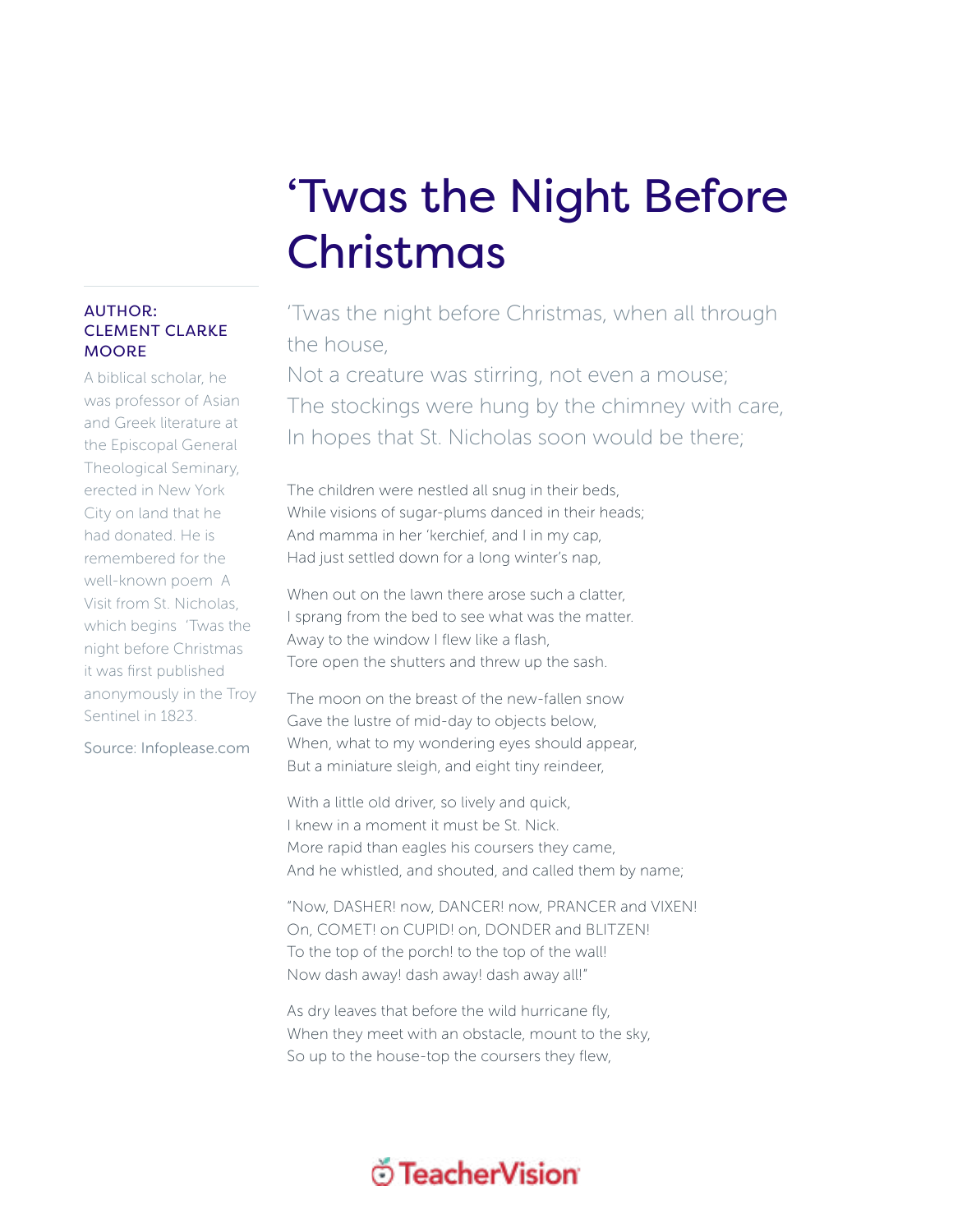With the sleigh full of toys, and St. Nicholas too.

And then, in a twinkling, I heard on the roof The prancing and pawing of each little hoof. As I drew in my hand, and was turning around, Down the chimney St. Nicholas came with a bound.

He was dressed all in fur, from his head to his foot, And his clothes were all tarnished with ashes and soot; A bundle of toys he had flung on his back, And he looked like a peddler just opening his pack.

His eyes -- how they twinkled! his dimples how merry! His cheeks were like roses, his nose like a cherry! His droll little mouth was drawn up like a bow, And the beard of his chin was as white as the snow;

The stump of a pipe he held tight in his teeth, And the smoke it encircled his head like a wreath; He had a broad face and a little round belly, That shook, when he laughed like a bowlful of jelly.

He was chubby and plump, a right jolly old elf, And I laughed when I saw him, in spite of myself; A wink of his eye and a twist of his head, Soon gave me to know I had nothing to dread;

He spoke not a word, but went straight to his work, And filled all the stockings; then turned with a jerk, And laying his finger aside of his nose, And giving a nod, up the chimney he rose;

He sprang to his sleigh, to his team gave a whistle, And away they all flew like the down of a thistle. But I heard him exclaim, ere he drove out of sight, HAPPY CHRISTMAS TO ALL, AND TO ALL A GOOD-NIGHT!

## **Ö** TeacherVision